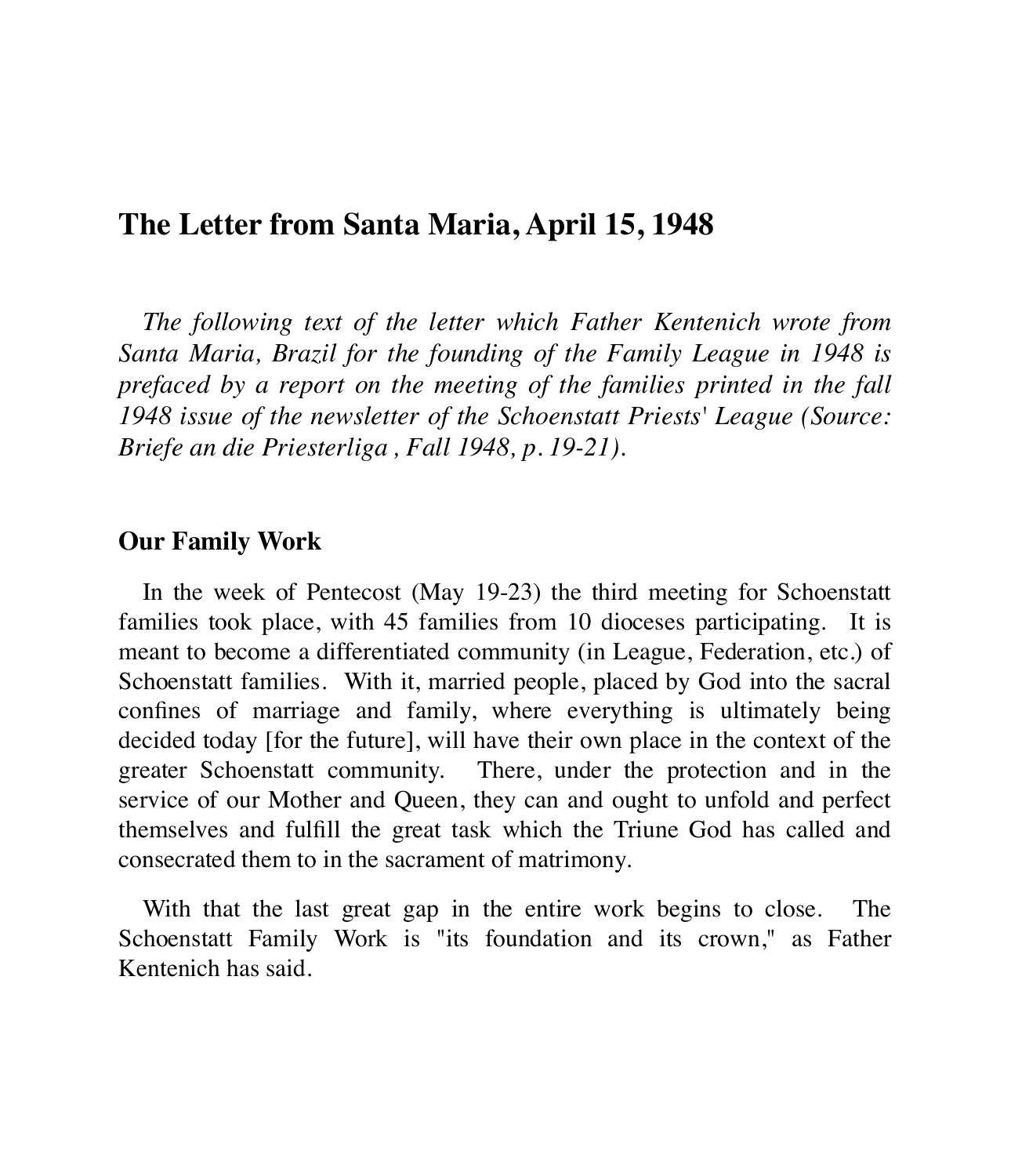It is a modest beginning, but a promising one at the same time. The work and sacrifices of our Father Eise, as well as many years of preliminary work through the boys and girls youth are now beginning to pay off. If it is meant to flourish and prosper and become a blessing for the whole family, it will need the active assistance and prayers of our priestly confreres, especially in the sacrifice of the Mass. The families have asked for this, since they realize how great the task is which has been entrusted to them.

Father Kentenich commented on this important event in a letter from South America to the participants at this meeting. It reads as follows:

## *C. Chr. urg. nos!* 1 Santa Maria, April 15, 1948

To Fr. Tick

for the Family Work

*1.* It is good that you have reserved the days of Pentecost for yourselves once again. It is in keeping with the dignity and importance of the work for which you are being used as instruments.

*2.* If it is already difficult for an individual to place him- or herself under the dominion of grace, it seems nearly impossible for a family to shape itself after the example of the most Blessed Trinity or the Holy Family of Nazareth. This has always been the case. The present time, however, driven on all fronts to uproot existing forms of life across the board, wreaks its greatest havoc in the sanctuary of the family. If the Blessed Mother wishes to form and shape a new human society and a new type of personality from Schoenstatt, she must necessarily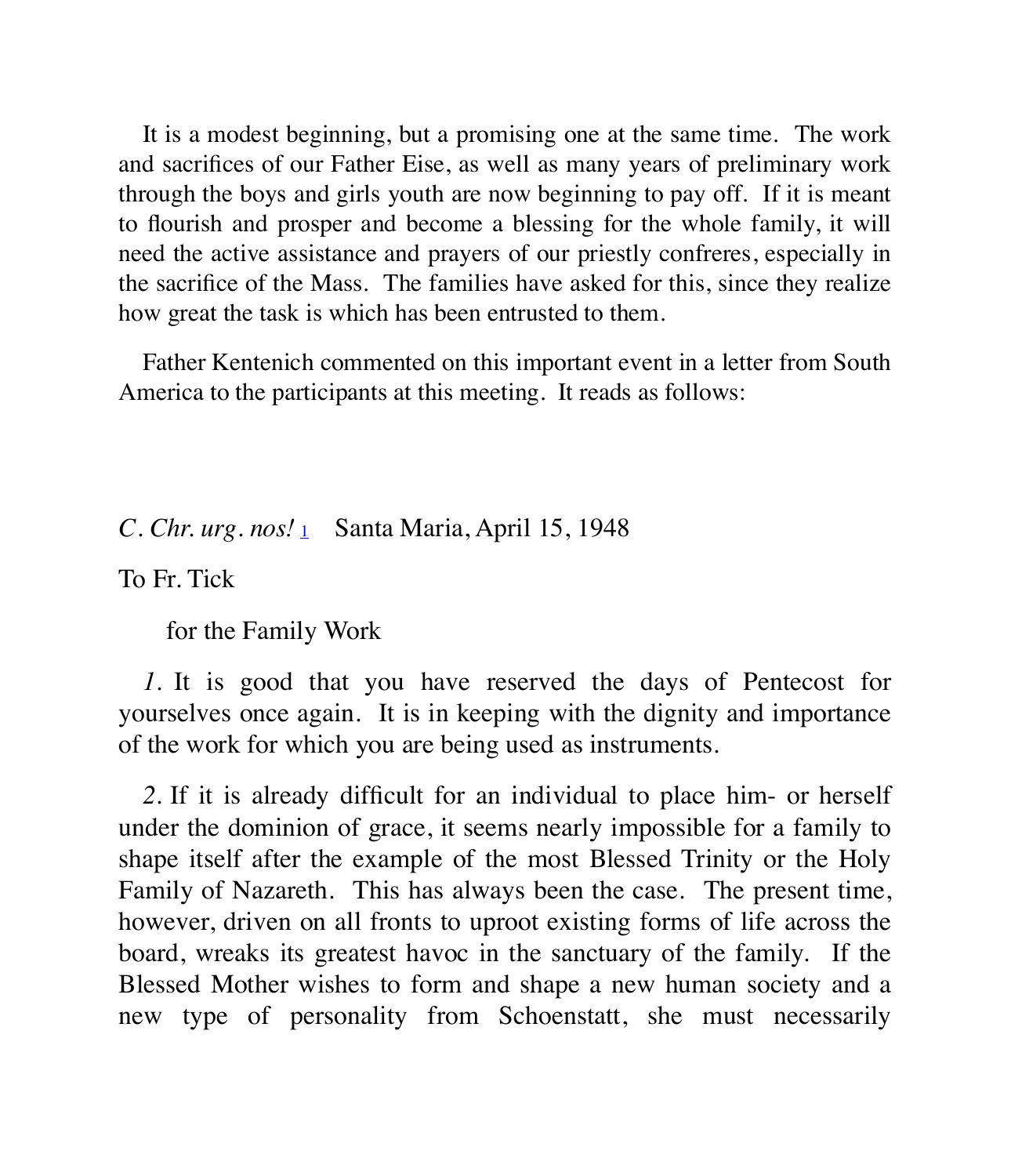concentrate her entire power of grace on creating and increasing the number of sound and strong Schoenstatt families. For this reason we pray in our Schoenstatt Office:

*3.* Your shrine is our Nazareth

where Christ, the Sun, warmly shines.

 $\ast$ 

This sun, with its clear and radiant light,

forms the history of the Holy Family

and awakens strong and silent everyday sanctity

in blessed family unity.

Through this Nazareth for homeless times God wants to prepare salvation for families and mercifully bestow everyday sanctity on those who dedicate themselves to Schoenstatt.

Mother, let Christ shine in us more brightly and join us together in holy community,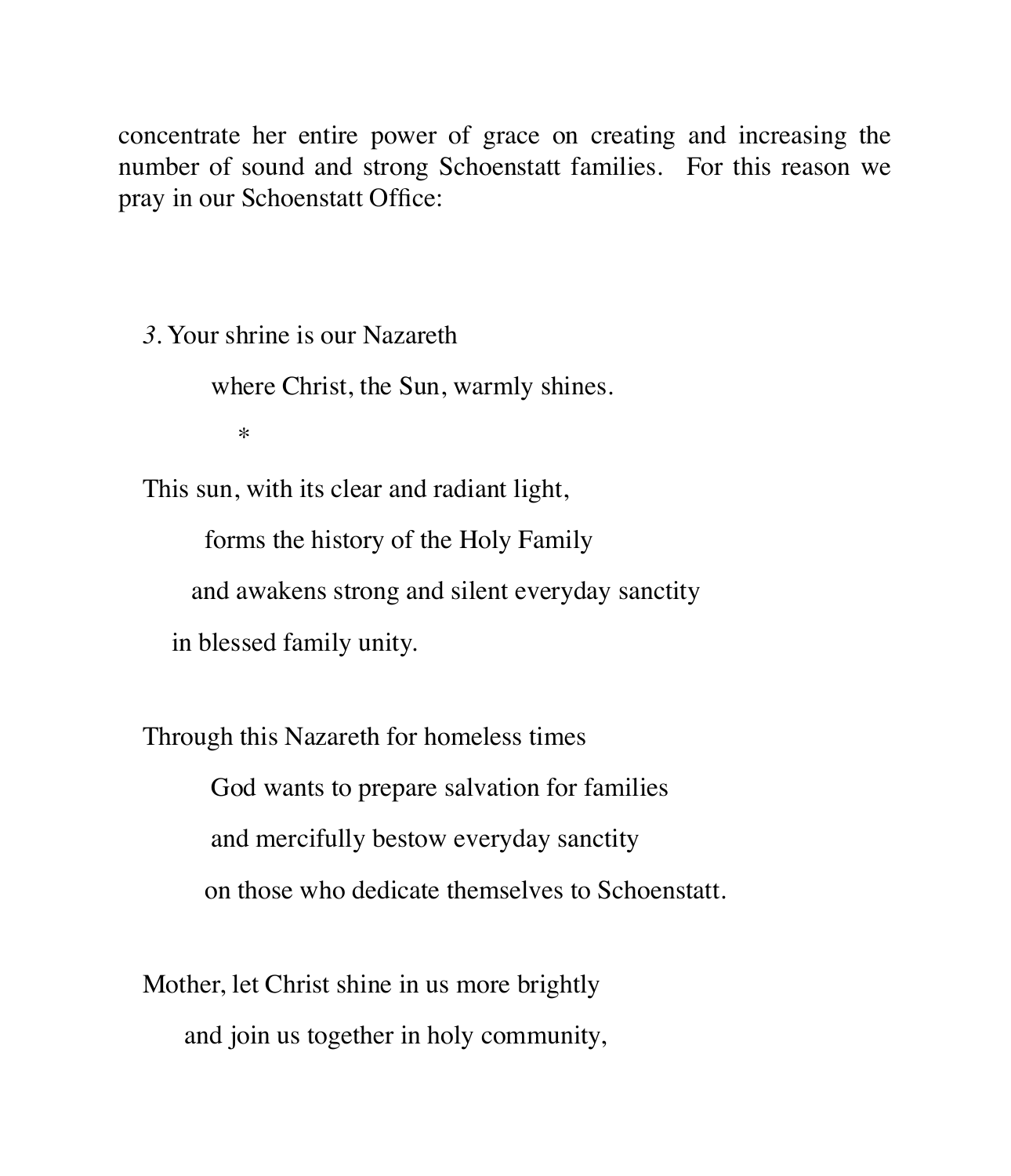always ready for the sacrifices

our holy mission may demand of us.

Glory be joyfully given to the Father

through Christ with Mary, highly praised,

in the Holy Spirit full of splendor

from the universe now and in all eternity. Amen 2.

*4.* Anyone who is familiar with life today and is aware of the frightful catastrophes which stand before the Church and world, is deeply convinced that the entire Schoenstatt Family, both as a whole and in its parts, cannot fulfill its task unless all its waters and strength ultimately arise from and flow back into holy islands of Schoenstatt families which join together more and more to form a single, united Family Work.

*5.* When we quietly contemplate why Our Lord should spend thirty years in the solitude of a family while the world around him was rushing headlong towards disaster, we must sometimes admit that the mystery is too deep for us. We naturally wonder: What all could he have accomplished, had he employed his divine powers earlier and made them available to the world! The solution to the mystery is always but one answer, "I always do what is pleasing to the Father" (Jn 8,29). "I speak the words he places on my lips, and do the works he has commanded me to do" (cf Jn 5,19). This has an immediate impact on the question; it must be re-addressed to our Father in Heaven. The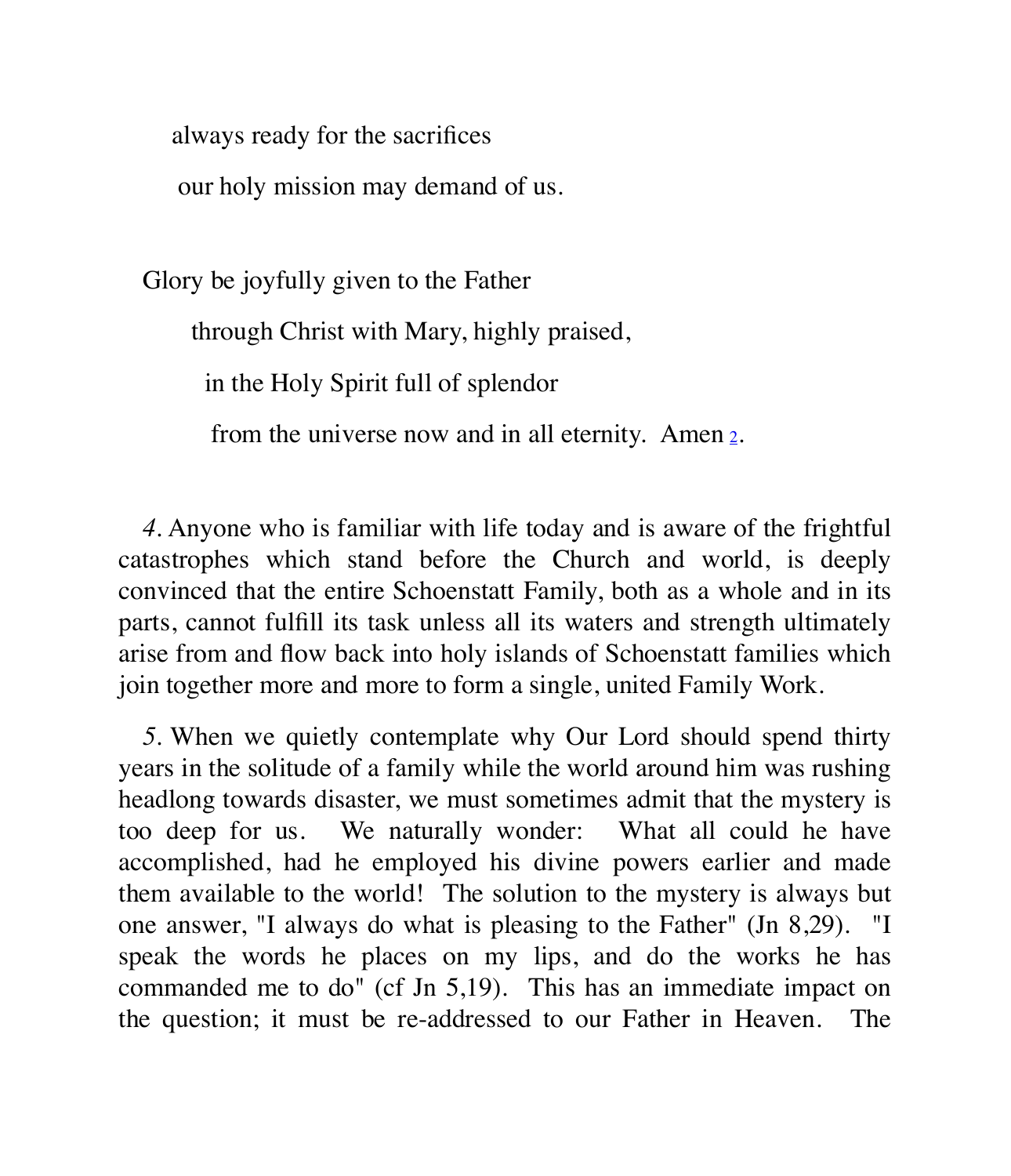answer is not unknown to us. The Father wanted to secure in an unmistakable manner the immeasurable blessing which proceeds from true Christian families.

*6.* May then the Blessed Mother in her cenacle call down the Holy Spirit on you all so that you may correctly grasp the great significance of your new God-given task in life which you have freely chosen and embraced; but that you may also receive the strength to practice the moral principles which the Popes have laid down for families in their encyclicals, to work out for yourselves a practical family asceticism and family pedagogy, to perpetuate proven and inspired family customs, and in this way to become vessels from which all the branches of the movement are constantly fed and renewed.

*7.* All of us without exception are interested in this new Pentecostal miracle. Therefore, we unite and beg and petition with great fervor for a new and effective miracle of transformation. Take the picture of the Blessed Mother with you and enshrine it in your homes. Then they in turn will become little shrines where the venerable picture will prove to be a source of grace, create a holy family atmosphere, and form holy family members.

*8.* When in the Founding Document the Blessed Mother promised to see to it that our fatherland be placed again at the head of the Old World, we know that this is only possible with holy Schoenstatt family islands. The MTA will fulfill her promise if we fulfill the conditions stated there.

*9.* Heartfelt greetings and blessings to all present and to all whom you represent.